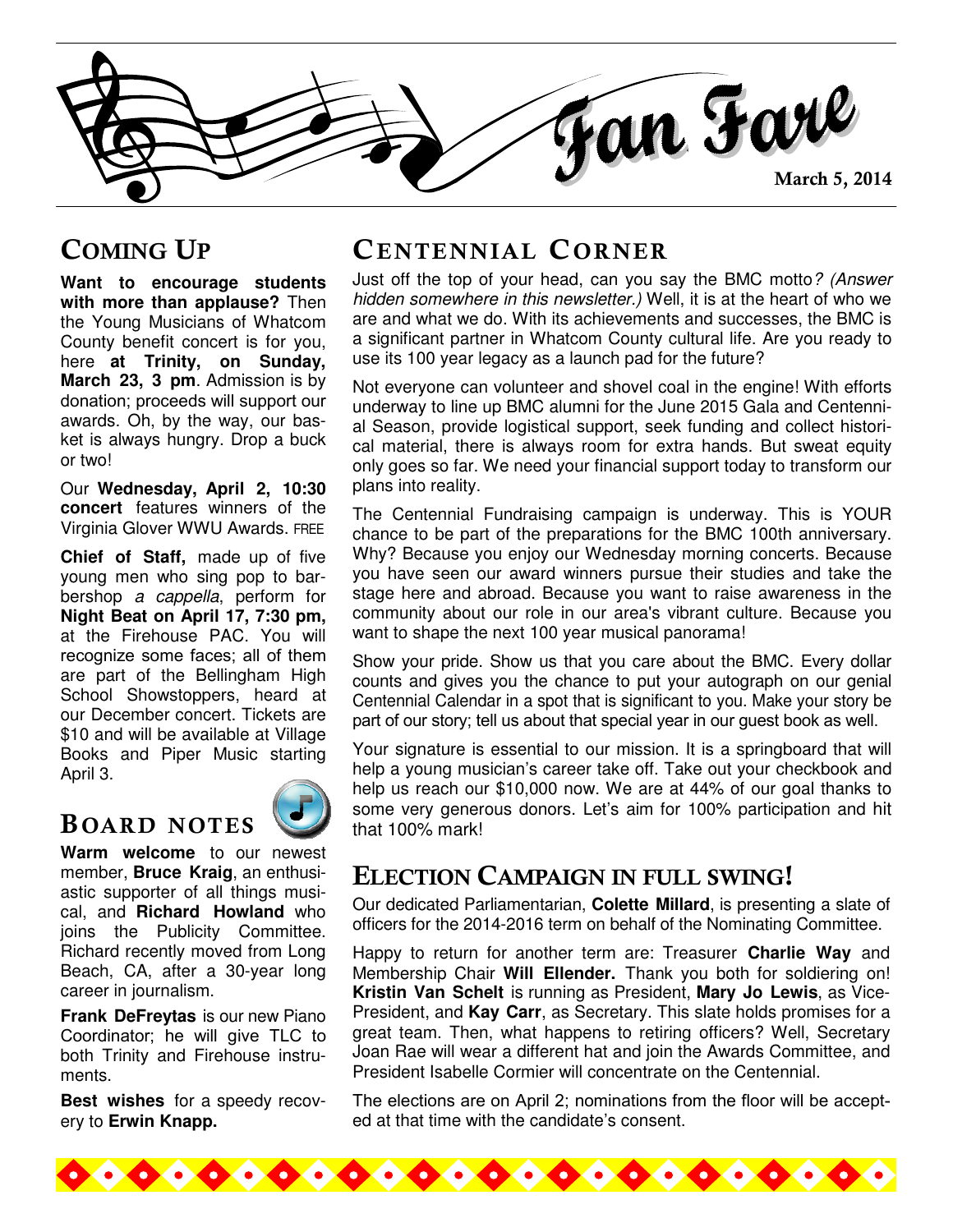# HISTORY TRIVIA

**Elaine Walsh** stumbled on an important document while sifting through our archives: **the original BMC constitution**! This is a major find—the **first and only primary source** dating back to 1916!

## UPCOMING EVENTS

**Don't miss Bellingham High School production of Oklahoma,** starting tomorrow. Eight shows, March 6, 7, 8, 13, 14 and 15 at 7 pm, and March 9 and 16 at 2 pm. Tickets are \$10 and available at Village Books and at the door before shows.



**The Bellingham Festival of Music and the Whatcom Symphony** announce the 3rd annual Play It Forward Chamber Residency. This year, 2<sup>nd</sup> Street Brass from Colburn Conservatory in Los Angeles, will bring chamber music to Whatcom County middle and high school students, between March 11 and 17. In addition, the two trumpets, trombone, french horn and tuba ensemble will perform for the general public on **March 16th, 7:30pm at the WWU PAC.** The concert will be free for all students. Adults: \$15 suggested donation to BFM Music in the Schools Programs. Formed in 2013 by five members of The Colburn School Conservatory of Music. 2<sup>nd</sup> Street Brass performs a wide variety of music for audiences across the west coast.



#### **Sunday, March 30 at 3:00 pm - Mount Baker Theatre**

Two grand pianos. Two incomparable pianists. And two masterpieces of piano **repertoire**. It's a Duo Piano Extravaganza at the Whatcom Symphony! Two of our favorite pianists - **Victoria and Dan Sabo** - join Maestro Attar and the orchestra in



Carnival of the Animals by Saint-Saëns. This is a very rare opportunity to experience two pianos on stage with a full orchestra, and tickets are going quickly. So call the Mount Baker Theatre Box Office at (360) 734.6080 to secure your seats. For more information, please call (360) 756-6752 or visit www.whatcomsymphony.com.

a performance of the thrilling Concerto for Two Pianos by Poulenc, plus the charming

## COMPLIMENTARY TICKETS

Thank you to the local organizations and businesses who support arts in the community. Let them know you appreciate it!

Revive those romantic Broadway tunes that make you cry and the sassy lines that make you smile with an afternoon of favorite show stoppers with the **Whatcom Chorale** on **Sunday, March 9, 3:00 PM** at First Congregational Church. Tickets are available at the door and at Village Books, Piper Music, Everybody's Store, The Greenhouse, and both Food Co-Op locations. Adults \$20, seniors and students \$15, under 18 years \$5.

Welcome spring and enjoy an afternoon of the French composers Maurice Duruflé, Jean-Baptiste Faure and Francis Poulenc with the **Bellingham Chamber Chorale** on **March 15, 3 and 7:30 pm**, at Saint Paul's Episcopal Church. Adults \$20, seniors and students \$15, under 18 years \$5. Tickets are available at Community Food Co-op, Piper Music, Village Books, Brown Paper Tickets and Timekeepers in Lynden



Mozart's **Don Giovanni** (Royal Opera House) is on **Thursday, March 20, 7 pm** at the PFC LimeLight. \$20/16

**Contributions or corrections? Contact Newsletter Editor Barbara Hudson at barbi0101@yahoo.com Find more about the BMC on our website bellinghammusicclub.org**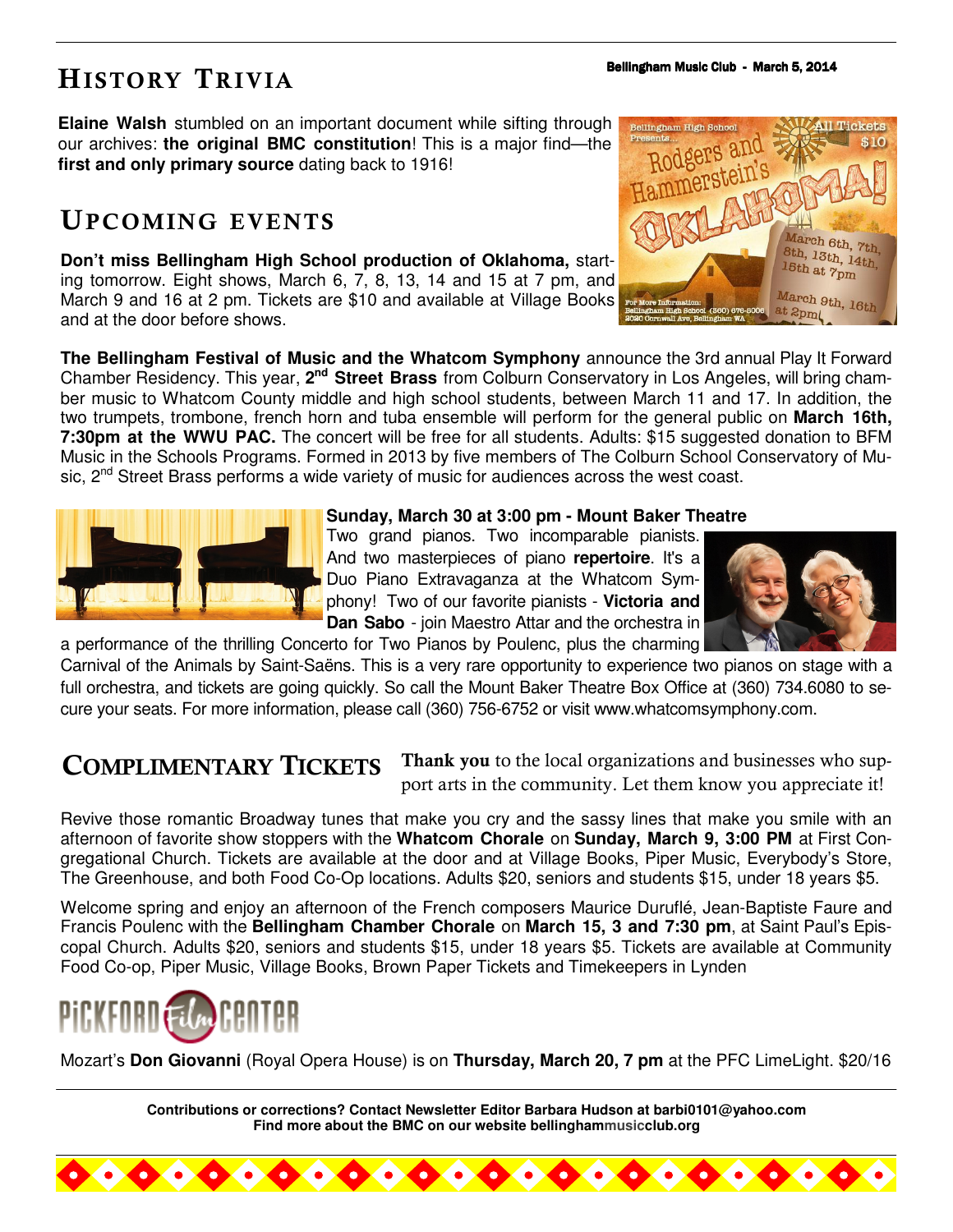Bellingham Music Club - March 5, 2014 Sherrie Kahn and Gail Haines present the winners of the Nicholas Bussard and Ethel Crook Awards

| Concerto for oboe and orchestra in C Major                        |                                                 | Joseph Haydn     |
|-------------------------------------------------------------------|-------------------------------------------------|------------------|
| 1. Allegro spirituoso.                                            | Alex Mumford, oboe<br>Julia Mumford, piano      |                  |
| Violin Concerto, Opus 14<br>1. Allegro                            |                                                 | Samuel Barber    |
|                                                                   | Hannie McGarity, violin<br>Nancy Heyer, piano   |                  |
| Concerto no. $3$ in $E\flat$ , K. 447<br>1. Allegro maestoso      |                                                 | W. A. Mozart     |
|                                                                   | Shae Wirth, horn<br>Nancy Heyer, piano          |                  |
| Suite for cello no. 1 in G major<br>2. Allemande                  |                                                 | J.S. Bach        |
|                                                                   | Maya Enstad, cello                              |                  |
| Pan (from Six Metamorphoses after Ovid)                           | Adam Billings, oboe                             | Benjamin Britten |
| Concerto no. 5 in A Major, K. 219<br>1. Allegro aperto            |                                                 | W. A. Mozart     |
|                                                                   | Ian Aegerter, violin<br>Nancy Heyer, piano      |                  |
| Concerto in Bb Major, K. 191<br>1. Allegro                        |                                                 | W. A. Mozart     |
|                                                                   | Alexander Harris, bassoon<br>Nancy Heyer, piano |                  |
| Concerto no. 1 in G minor, op. 26<br>1. Prelude: Allegro moderato | Hannah Schoepe, violin<br>Nancy Heyer, piano    | Max Bruch        |

"To foster and encourage the development of music appreciation in the community"